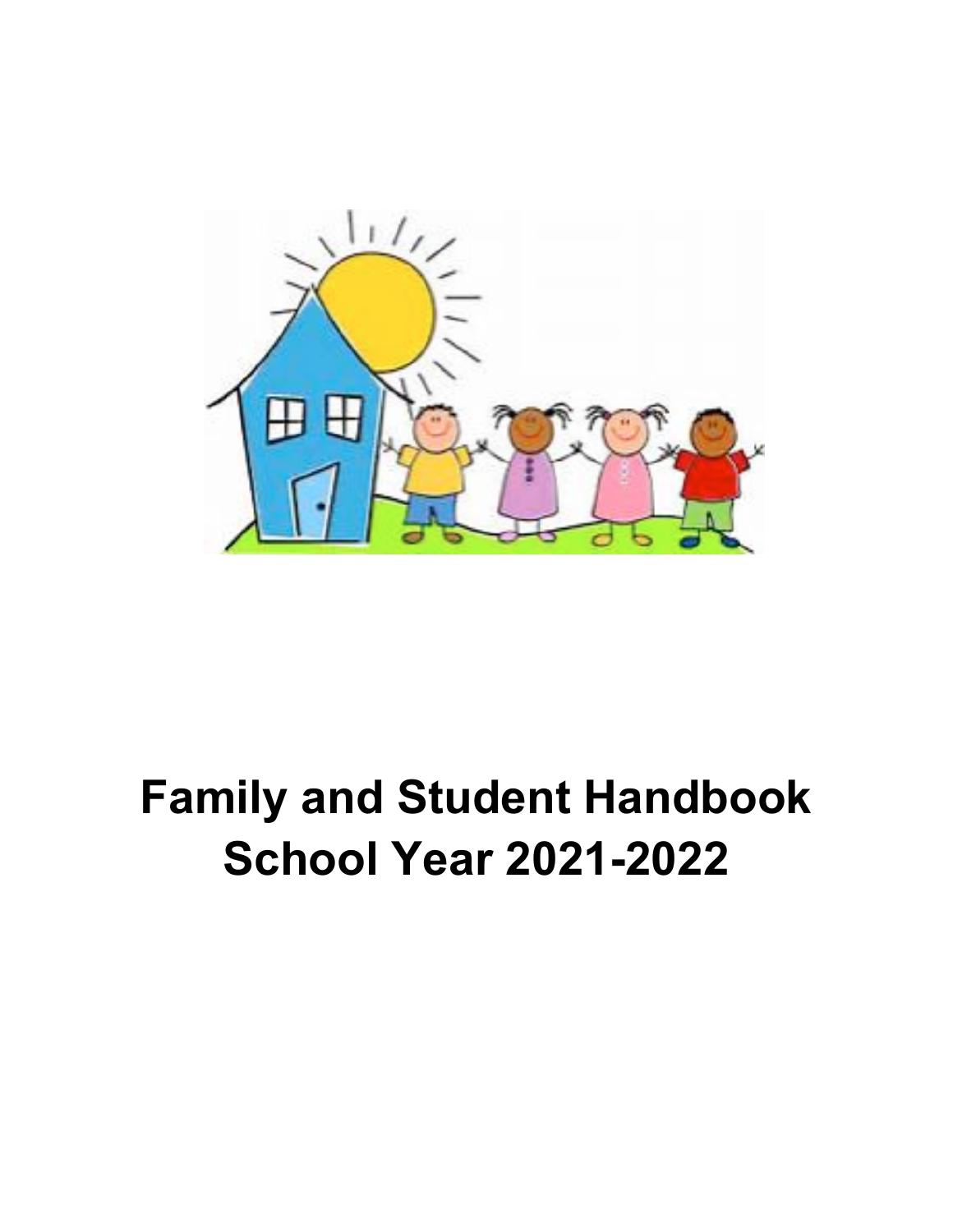### **Salem Early Childhood Center 25 Memorial Dr. 978 740-1181**

Principal: Leanne Smith, lsmith@salemk12.org Front Office Secretary: Myra Avalies, maviles@salemk12.org School Nurse: Allison Millerick, amillerick@salemk12.org City Connects Coordinator: Erika Griffin, egriffin@salemk12.org Adjustment Counselor: Erika Griffin egriffin@salemk12.org Attendance Hotline: 978 740-1181 Transportation Information: 978-740-1240 SPS Parent Information Center: 978-740-1225

*All other school staff and teacher contact information for your student can be found in ParentSquare.*

**Salem Public Schools District Handbook can be found here**

### **SCHOOL HOURS AND EARLY RELEASE**

Morning session: 8:30-11:00 Full day: 8:30-2:30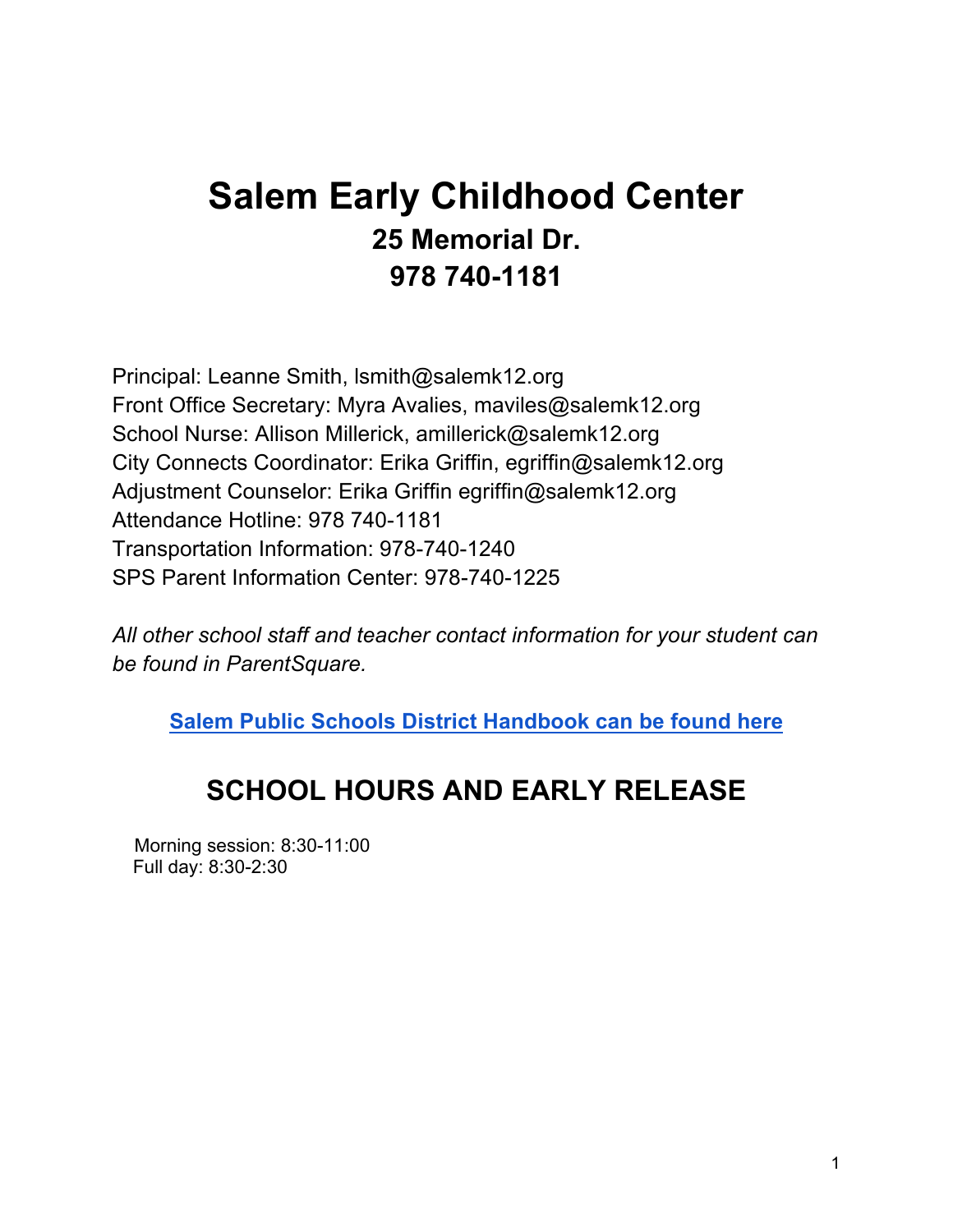## **SCHOOL MISSION AND VALUES**

#### **Our Mission Statement**

Through continuity in developmentally appropriate practices beginning in the early years, the Salem Public schools provide a solid foundation of skills, knowledge, and values in accordance with each child's needs, backgrounds, and abilities. In partnership with families, staff, and community, we accept responsibility for preparing each child for a lifetime of learning in preschool and beyond.

#### **Our Philosophy**

Salem Public Schools recognizes the value and importance of an inclusive education. Firmly grounded in the theories and principles of early childhood development and education, we identify and treasure each child's strengths and abilities. Our philosophy is to encourage children to reach their greatest potential at their own rate of growth. Children learn from a developmentally appropriate program which:

\*promotes active learning through play

\*respects and meets children's developmental needs

\*offers a wide variety of successful experiences

\*develops cooperative social interactions with others

\*fosters independence and self esteem

\*expands communication skills

\*increases body awareness and motor skills

Home-school partnership is a valuable component of our program. Formal and informal communication between teachers and families builds mutual understanding and cooperation.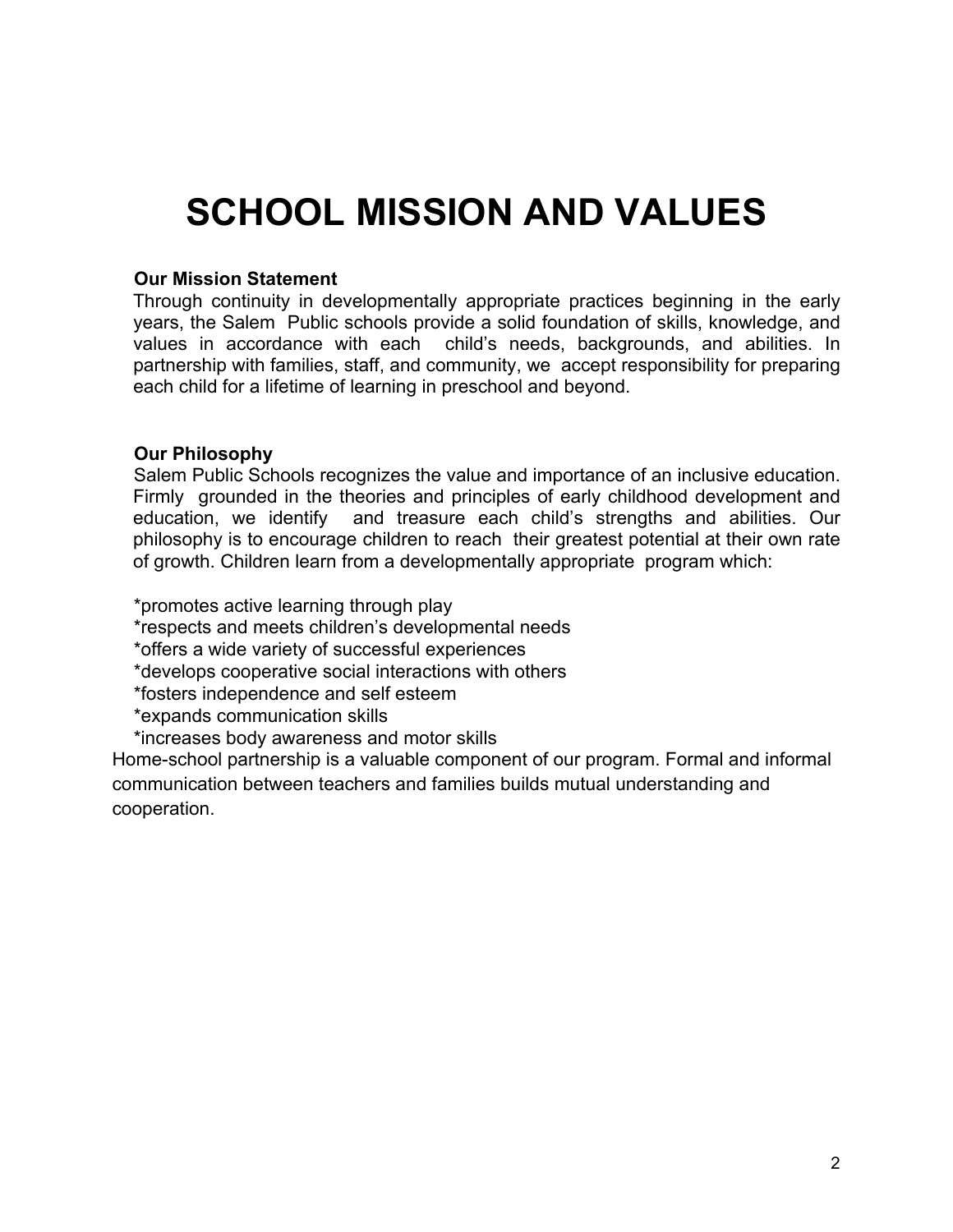#### **DISTRICT STATEMENT ON EQUITY AND INCLUSIVITY**

Equity is a core value within the Salem Public Schools. We support each student's unique path to achieving high standards regardless of ethnicity, race, color, economic status, national origin, age, abilities, religion, parental or immigration status, political beliefs, sex, sexual orientation, language, gender identity, or gender expression. Valuing equity means that we:

- reflect and embrace the greater diversity of our students and families
- recognize that systems of oppression marginalize some populations and suppress some voices
- bear a collective responsibility to recognize, interrupt, and transform educational inequities
- champion access and inclusion for all students/families/staff
- allocate resources so that the students/families/staff who need the most get the most
- work to be an anti-racist and culturally responsive community
- commit to create a more just and equitable world for all of our students

### **SCHOOL SCHEDULES AND INSTRUCTIONS**

#### **Our Preschool Programs**

• We offer several different integrated preschool programs, designed to meet the developmental needs of three, four, and five-year-old children. Specialized interventions occur naturally without disrupting the curriculum and educational routines of the classroom. Sometimes a skill needs to be taught in smaller steps or practiced longer for the child to achieve success. Peer partners and children who receive support services learn side by side.

• The intensive preschool model is designed for students with significant social and cognitive delays. Students in this class have diagnoses of Autism and/or intensive global delays. This is a self contained program with a low student-teacher ratio. The program is centered upon a language

based curriculum with strong emphasis on the use of communication aids to enhance language acquisition. The daily schedule includes a typical range of activities structured to enhance academic learning.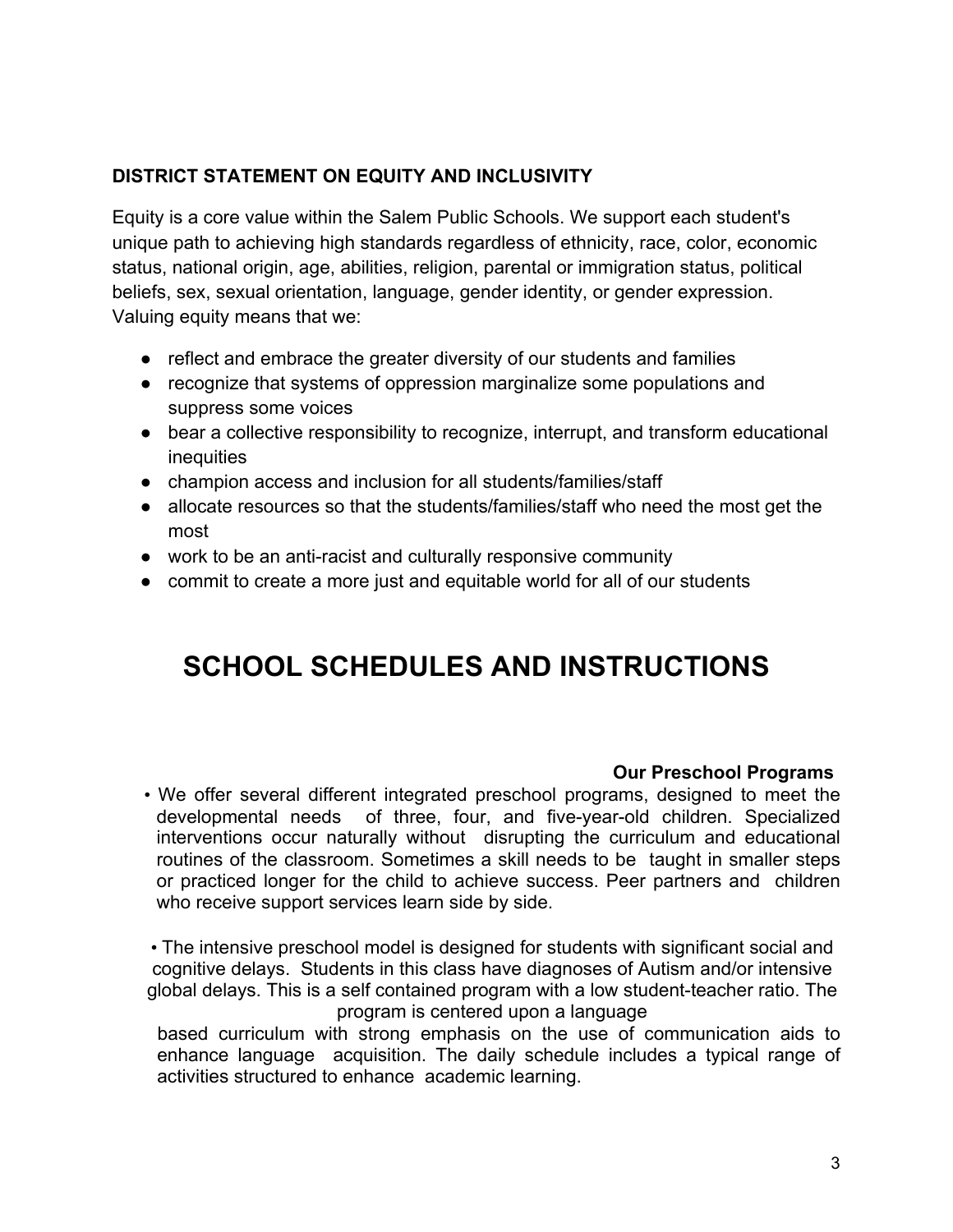• Support services may include: Speech/Language therapy, Occupational Therapy, Physical Therapy, ABA (applied behavior analysis), BCBA (Board Certified Behavioral Analyst), Vision and Mobility training, Social skills group, School Adjustment Counselor, and American Sign Language.

#### **CURRICULUM AND STATE STANDARDS**

All families will receive a grade level curriculum overview in the first few weeks of school from the classroom teacher(s).

Our curriculum is rich and varied, and it connects students to community partners and our landscape. Additionally, units of study align with the Massachusetts Common Core State Standards. To read the standards visit the Massachusetts Department of Elementary and Secondary Education website at http://www.doe.mass.edu/.

### **PICK UP AND DROP OFF INFORMATION**

Building doors are locked when school is in session to ensure safety.

Drop-off and pickup procedure:

- All busses will use the ECC circle for arrivals and dismissals.
- Parking and/or driving through the bus circle is prohibited at all times.
- Cars will not be allowed in the circle at any time during the day.

• Parents should park in the small lot or the large lot of the school and walk their child to the • Cars may also park on the residential side of Memorial Drive during arrival and dismissal • Per Salem Police Department, parking is prohibited on the school side of Memorial Drive

If you arrive outside of the normal arrival and dismissal times please come in through the ECC door and report to the ECC office in room 106 to sign in/out. Please do not go directly to the classroom.

If you plan on being at the school for more than 10 to 15 minutes, please use one of the two parking lots on either side of the building.

### **The Salem Early Childhood Center Communication Plan**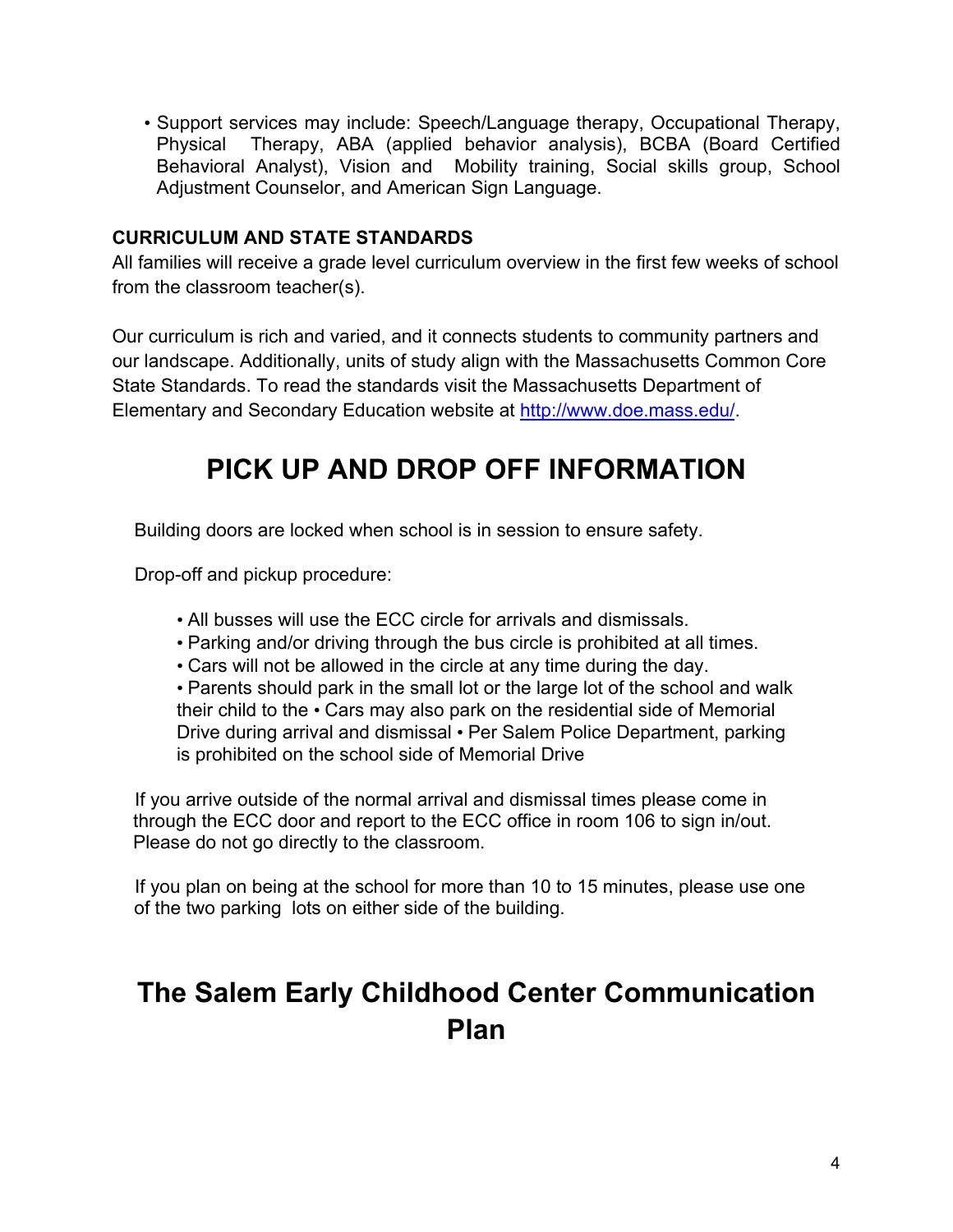The Salem Early Childhood Center is committed to creating an environment that promotes family and community engagement through strong communication. We believe that good communication is essential to a strong partnership and supports learning and achievement for all.

Our main office is the center of communication between home and school. When coming into school, please make sure you first stop at the main office. If you need to leave a message for any staff member, you may also call the main office or leave a message in person with our school secretaries. Your child's safety and learning are of the utmost importance at school. Lessons will not be interrupted for non-school matters or business unless there is an emergency. Please make every effort to plan ahead so that learning is not disrupted. Send in a note if your child's plans have changed.

At Salem Public Schools, we utilize ParentSquare as our district-wide communication platform. You should have received a registration email to register with ParentSquare, if you have not, please contact the main office.

#### **About ParentSquare**

ParentSquare is a robust communication platform that offers a whole host of tools that allows the district, school administrators, and teachers to more effectively communicate with families. Some features include:

- Mass Notifications and Urgent Alerts with two-way communication
- Mobile Application for Android and iPhones
- Teacher and Classroom Communication
- Direct Messaging and Chat with Two-Way Translation
- Forms and Permission Slips
- Teacher Conference Sign-Ups
- Calendar and RSVP
- Volunteering and Supply Sign-Up
- And More

#### **Examples of District and School-Wide Communication**

- School Website www.salemk12.org
- (school name) Facebook Page (insert URL)
- Classroom ParentSquare posts and emails
- Teacher Phone Calls and/or Emails, ParentSquare messages
- Weekly District Newsletters
- Weekly newsletter from the principal
- Student Report Cards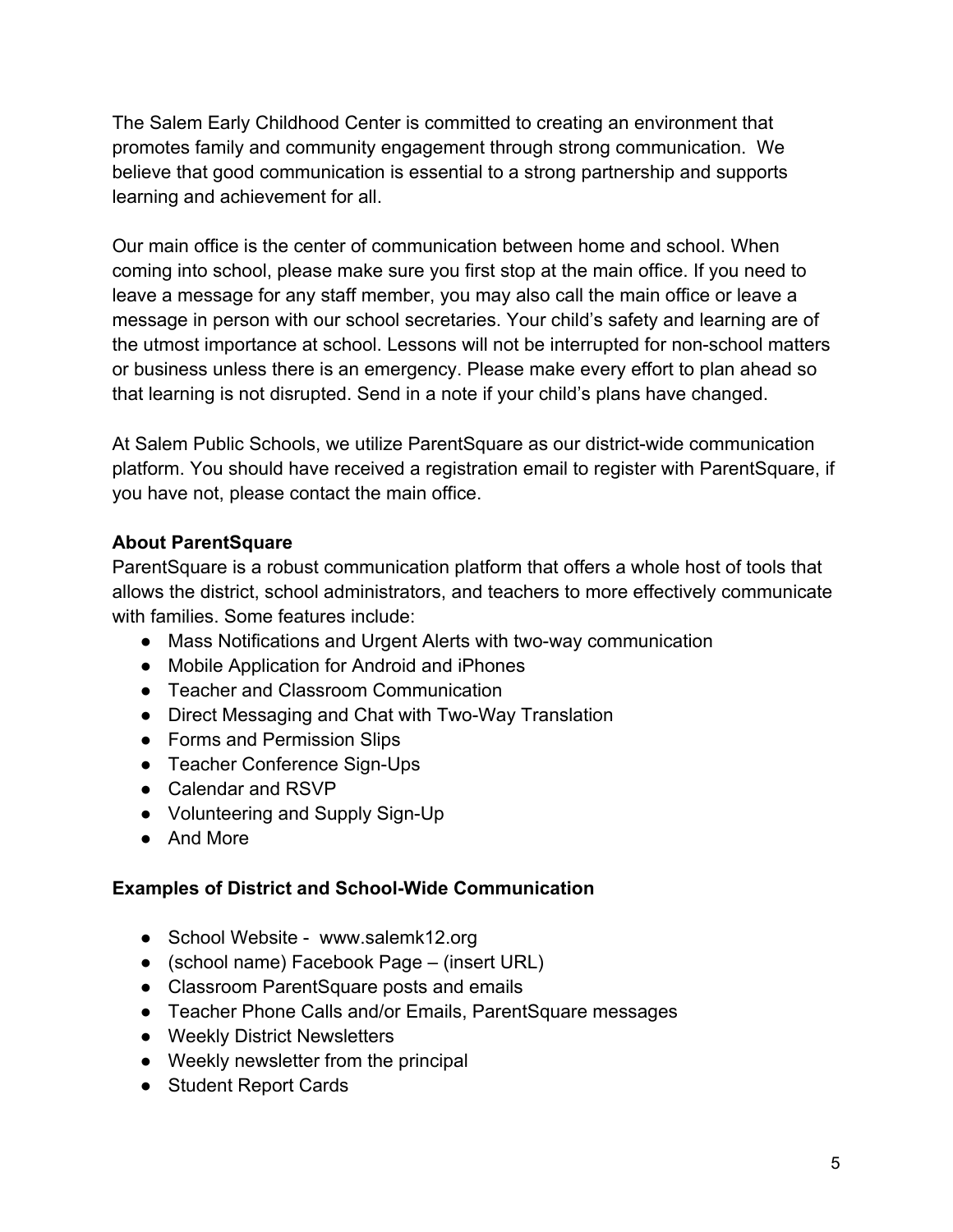- Teacher Conferences
- Principal Coffee (monthly)
- Family Zoom meetings
- PTO/School Council meetings (monthly)

We strive to keep parents and guardians informed and to make our community aware of the many events and happenings at [School] by using these communication methods. We welcome feedback and suggestions. **If you are not receiving our communications, please contact Leanne Smith.**

We use ParentSquare and the above types of regular communications sent via text, email, phone, as well as post on social media. We have the reasonable expectation that you will check these methods of communication on a regular basis to stay current with SPS notifications.

#### **EMERGENCY COMMUNICATION**

Our school system also has the capability of contacting all parents and guardians by telephone through an All-Call system on ParentSquare. If school must be closed or the opening delayed due to inclement weather or an emergency, the school district will attempt to reach all parents and guardians through this telephone system. **It is important that the school has an updated telephone number and email address for all student's families at all times.** We urge you to be sure to keep this information current through our school office. Additionally, you may obtain school cancelation or delayed opening information through ParentSquare texts and emails, on social media, and from the following sources:

Salem Public Schools Website at: www.salemk12.org

| WBZ.        | Channel 4 |
|-------------|-----------|
| <b>WCVB</b> | Channel 5 |
| WHDH        | Channel 7 |

#### **STUDENTS IN VIDEO AND STILL PHOTOGRAPHY**

Often the media/press requests information regarding student awards, honors, scholarships, and sports or club memberships. Throughout the year the local cable TV channel, newspaper, and school district newsletters/websites will take pictures or write about school activities and students. It is the policy of Salem Public Schools to make this information routinely available unless parents or guardians have opted out in the back to school forms or have requested in writing, in advance, that they do not wish to have this information published. We will be happy to comply with parents' and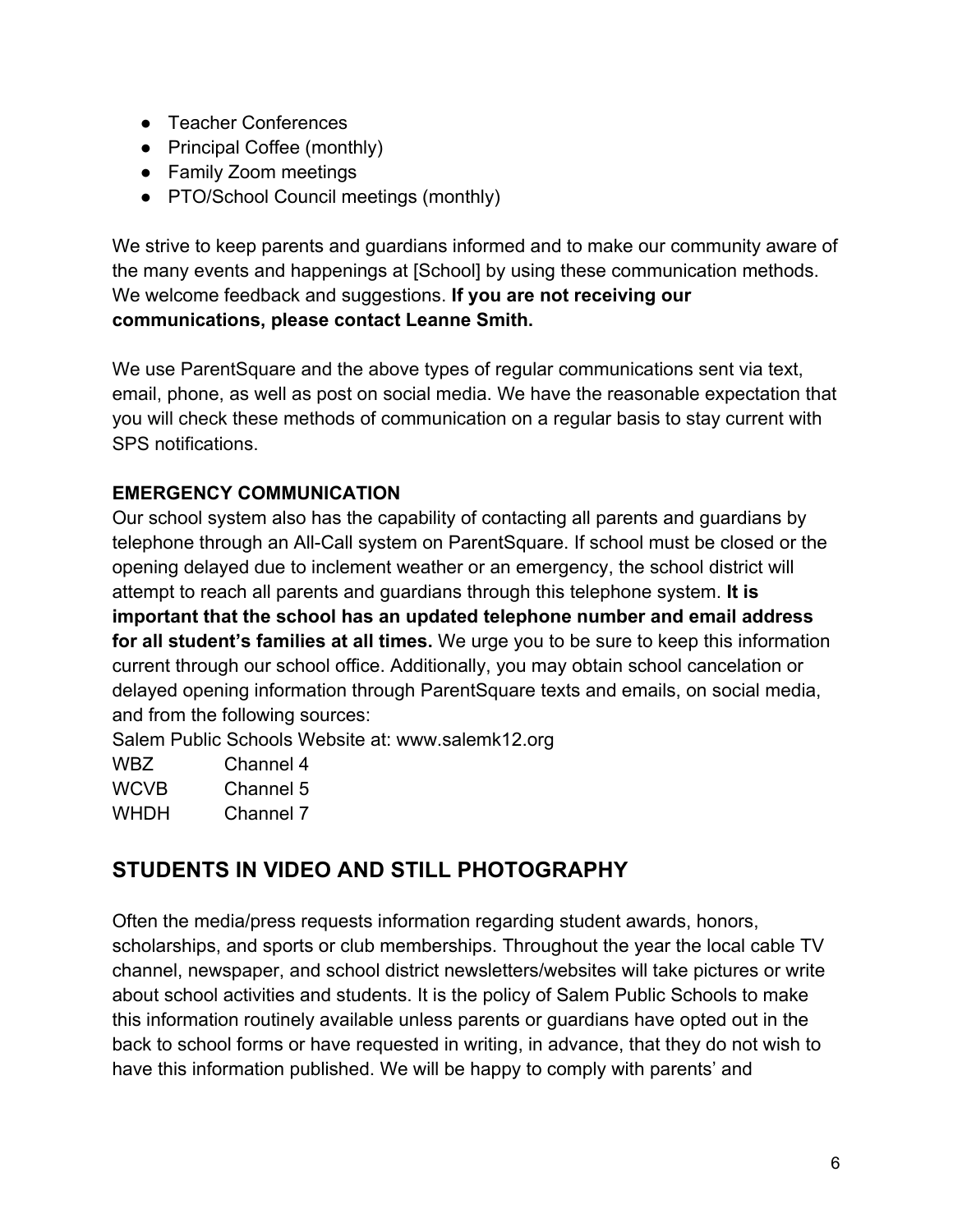guardians' written requests. **If we do not receive a written request, we will proceed with the publication of student information as described above.**

#### **CONFIDENTIALITY STATEMENT:**

We value the privacy of both our students and our staff. Information about students, families or staff is confidential and should never be discussed in public places where others could overhear the discussion. Thank you for respecting the privacy of our children and families.

#### **EXPECTATIONS**

We use ParentSquare as a means of regular communications via text, email, and phone calls in the case of urgency. We provide these communications in multiple languages and have a reasonable expectation that you will check these methods of communication on a regular basis to stay current with Salem Public Schools notifications.

### **SCHOOL TECHNOLOGY**

#### **Streamlined Learning Management Systems**

We have streamlined the learning management systems (LMS) used across the district in an effort to create consistency and minimize the number of systems that teachers, students and families need to use:

Grades 6 - 12: Schoology Grades PreK - 5: Google Classroom

#### **Technical Support**

The Instructional Technology Department provides technical support for teachers, students and families. The help request form can be used for any technical issue. This form is also on all ClassLink pages and is translatable into the language set in the user's browser. It also contains the option to choose a preferred contact language.

Teachers and families can also call the Instructional Technology team at 978-619-1450 with their requests. They will have the option for either English or Spanish speaking support.

Additionally, a physical help desk is located at two locations to support the districts 1:1, take-home system. Teachers and students can visit either the second floor of the IMC at Salem High School (accessed via the IMC stairwell) or room 323 at Collins Middle School to get assistance from a technical support analyst.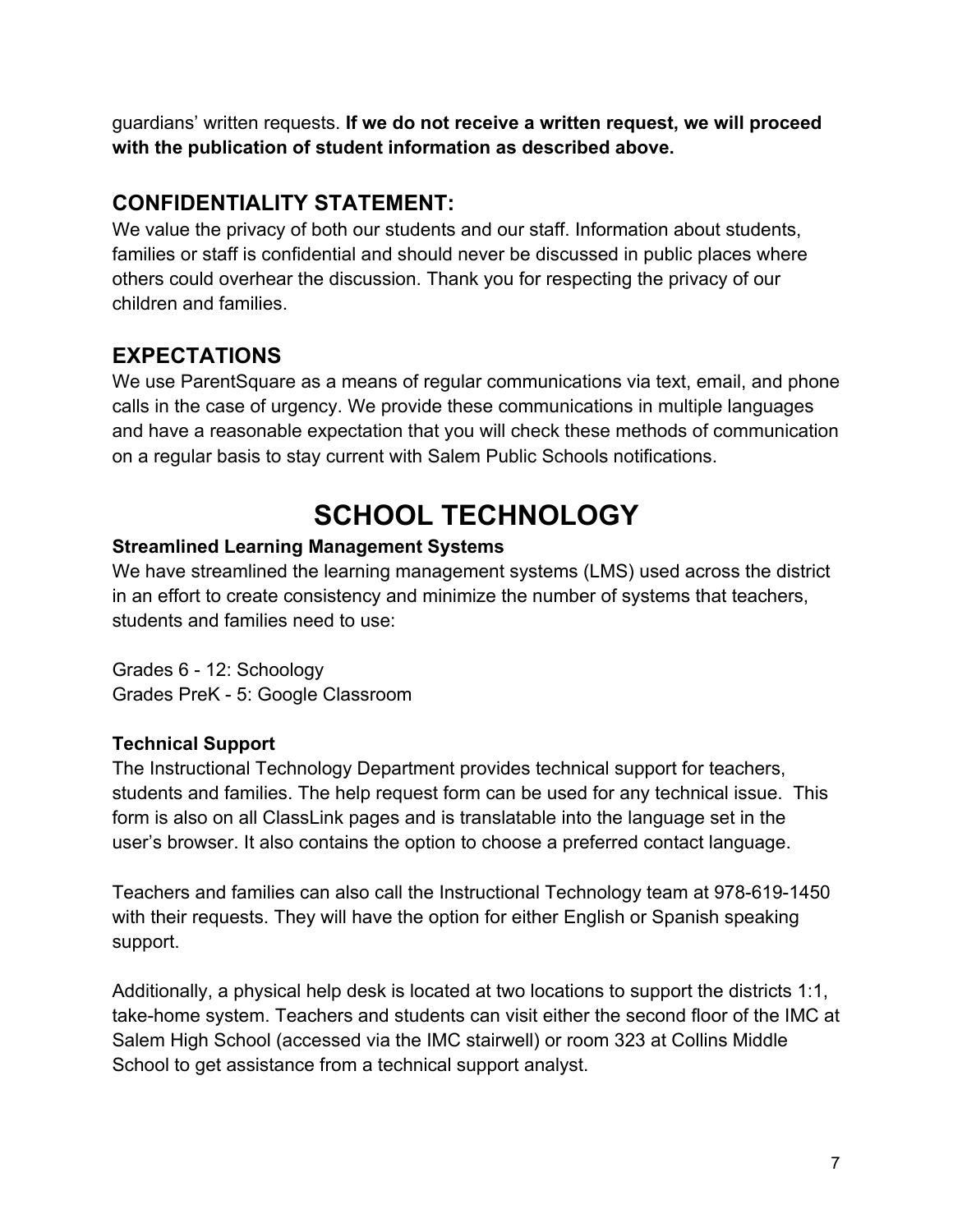#### **Digital Resource Access**

ClassLink is the Salem Public Schools landing pad for all digital resources used by staff and students. Most applications have Single Sign-On configured allowing for a simple click to gain access to their resources.

**Accessing ClassLink:** When logged into Chrome, either pressing the home button in your browser or opening a new tab will bring you directly to your Classlink page. If you are not seeing something you believe you should, or do not have access to an application, contact the Instructional Technology Department using the methods listed above.

#### **Responsible Use of Technology-School Committee Policy**

The Salem School Committee recognizes the importance of technology and electronic media to contemporary education and holds that their use is essential to the day-to-day administrative operations of schools. The Committee sees these media as tools to foster learning and as an integral part of the functioning of contemporary society. The Committee further recognizes, however, that the power of this technology brings with it certain responsibilities and risks for those who use it. The School Committee's policy (See SC Policy 5501) requires all users of technology in the district to read and sign an Acceptable Use of Technology Agreement.

The Committee therefore establishes that any use of the Salem Public Schools' technology and electronic media be permitted only after the prospective user, whether the user is a student or an employee, has read and signed a Responsible Use Agreement for the use of the District's technology and electronic media. Any person signing a Salem Public Schools Responsible Use Agreement shall ensure that the uses to which that individual puts the district's electronic technology, including Internet access in school facilities, shall be consistent with the mission of the Salem Public Schools.

The Superintendent of Schools shall see to the drafting of Responsible Use Agreements appropriate to the age and role of the technology and electronic media user. The School Committee shall review and approve the Responsible Use Agreements that are utilized in the Salem Public Schools.

All materials produced and communications recorded in any fashion using Salem Public Schools technology are covered by the Massachusetts Public Records Law (MGL c. 4 § 7, c. 66 § 10), and may be subject to production pursuant to the provisions of the Public Records Law.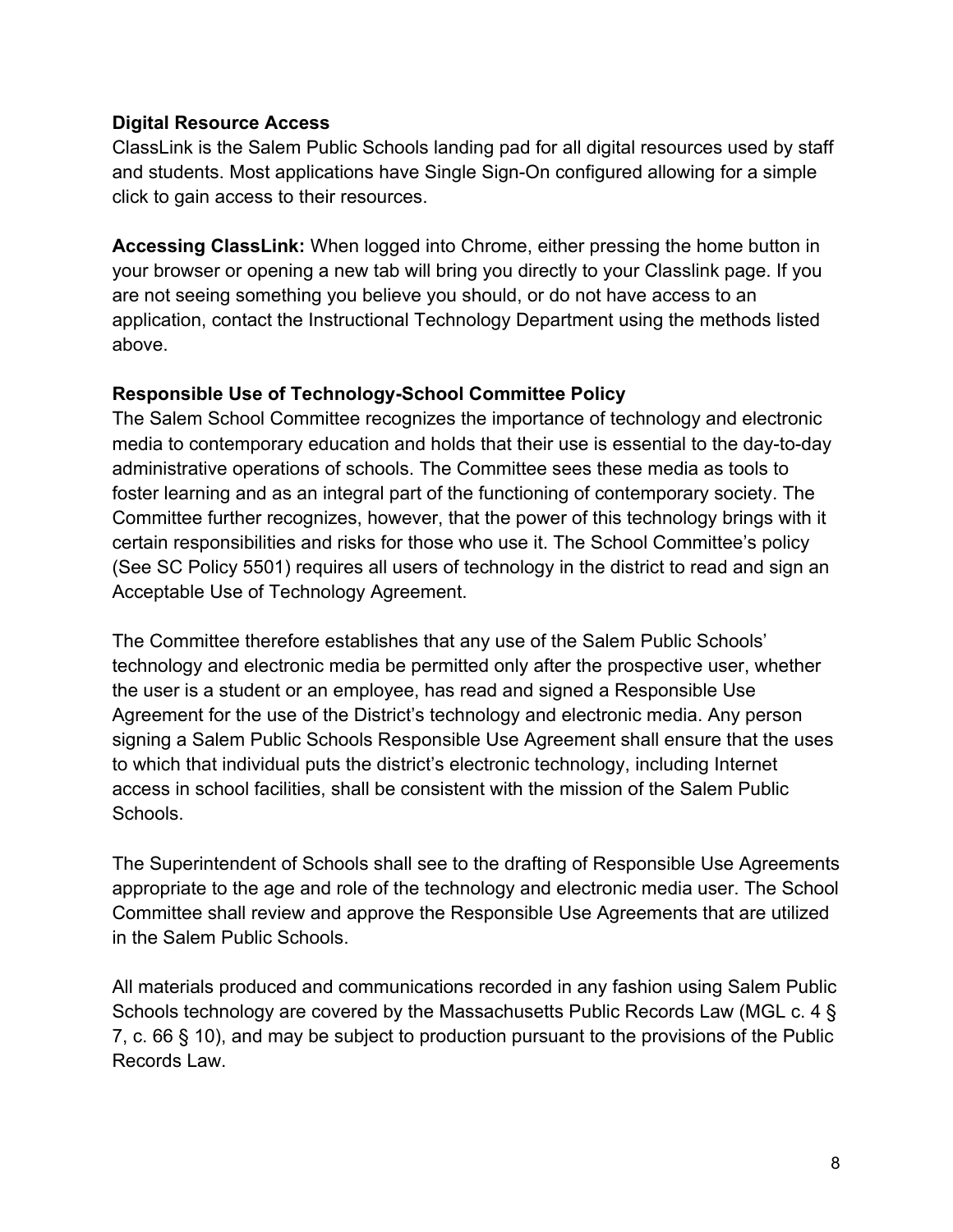### **ABSENCES, DISMISSAL, AND AFTERSCHOOL CARE**

#### **ATTENDANCE**

Attending school regularly is directly related to students' success. The basic responsibility for the regular attendance of the student lies with the student and parents/guardians. Salem Public Schools expects parents/guardians to make every reasonable effort to have their student attend school every day. The full attendance policies can be found in the Salem Public Schools District handbook which can be found here.

#### **REPORTING STUDENT ABSENCE**

Parents and guardians must call the school by 8:30 a.m. to report absences. **The absence call-in number is 978 740-1181**. A written note explaining the absence is not required when the child returns to school following an absence. If a student is out of school for 3 or more days in a row due to a medical issue, a doctor's note is required upon return. If the child returns to school without a doctor's note after 3 or more days absent in a row, parents/guardians will be expected to meet with the Family Engagement Coordinator, Assistant Principal, and/or Principal.

#### **DISMISSALS**

Parents or guardians who wish to have their child dismissed from school before the end of the school day must send a note to the school prior to dismissal. The note should state the date and time of the dismissal and the name of the person who will pick up the child at school. Phone calls to dismiss students should only be placed in case of an emergency. The office must dismiss all children and the person picking up the child must sign in at the main office. NO CHILD WILL BE ALLOWED TO LEAVE THE BUILDING ALONE. Also, please be aware that the person picking up your child must be on the emergency form and be prepared to show identification.

#### **CONTACTING STUDENTS DURING THE SCHOOL DAY**

We respectfully request that parents/guardians refrain from texting their students during the school day. In case of an emergency, we encourage the parent/guardian to contact the main office so that we can assist in locating the student and communicating any important information. Likewise, we strongly discourage any student from texting a parent/guardian during the school day.

#### **FORGET SOMETHING?**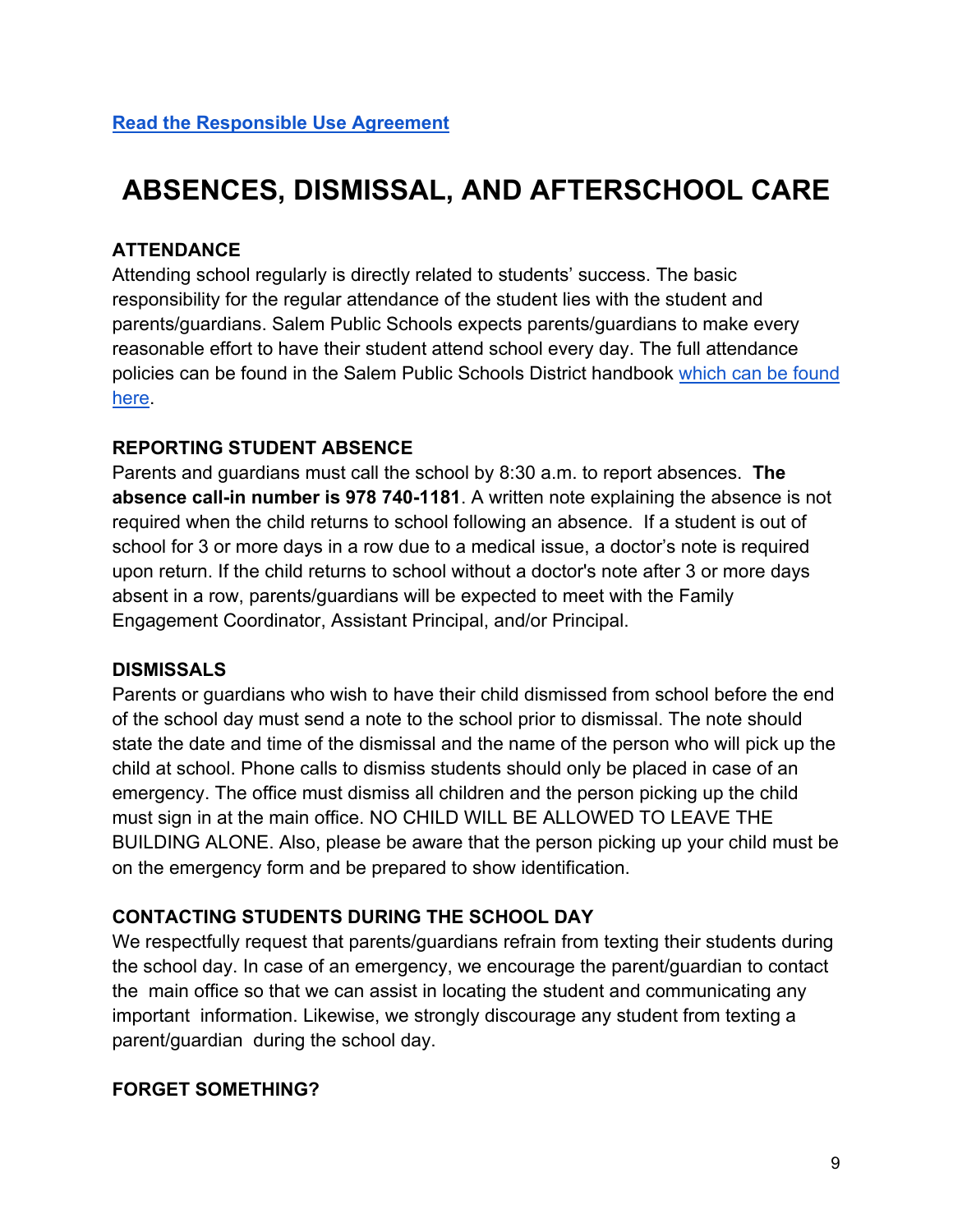Sometimes a student may forget to bring something to school such as a lunch, instrument, or book. A parent/guardian is welcome to drop off the item in the lobby or main office. A Salem Early Childhood Center staff member will make sure the item is delivered to the student. To allow for uninterrupted instruction, a parent/guardian should refrain from visiting their student's classroom.

#### **FAMILY VACATIONS AND TRAVEL**

Parents and students are reminded that the MA State Law requires compulsory attendance for all students. We strongly discourage family vacations and travel when school is in session. In addition to compromising the attendance law, family vacations interrupt the educational process in ways that make-up work cannot reverse. Teachers are not required to provide homework assignments prior to a family vacation or travel and students who are absent due to family trips will not be given schoolwork because such absences are considered unexcused. Allowing students to miss school sends a very strong message to your child that school is not that important. That is not a message we want to convey to Salem students.

Students who are absent at the time when the state or national standardized tests are administered will be allowed to make up missed tests to the extent that scheduled makeup time is available and consistent with state law and regulations.

#### **RELIGIOUS OBSERVATIONS**

Students may be granted excused absences when the school's schedule conflicts with religious holidays. A student may be required to submit a written notification. A student should not suffer consequences from an excused absence and should be allowed a reasonable opportunity to make up school work missed during the absence. The student will not be subject to penalty scholastically or to attendance records due to absences incurred due to religious observances. A sincere attempt will be made to avoid assemblies, assessments, and special school events on religious holidays.

**For more on the district attendance policies, please see the district policy manual.**

### **STUDENT INFORMATION**

#### **REQUIRED PARENT/GUARDIAN FORMS**

Salem Public Schools require certain forms be submitted at the start of the school year. These forms ensure that health and safety protocols are met, communication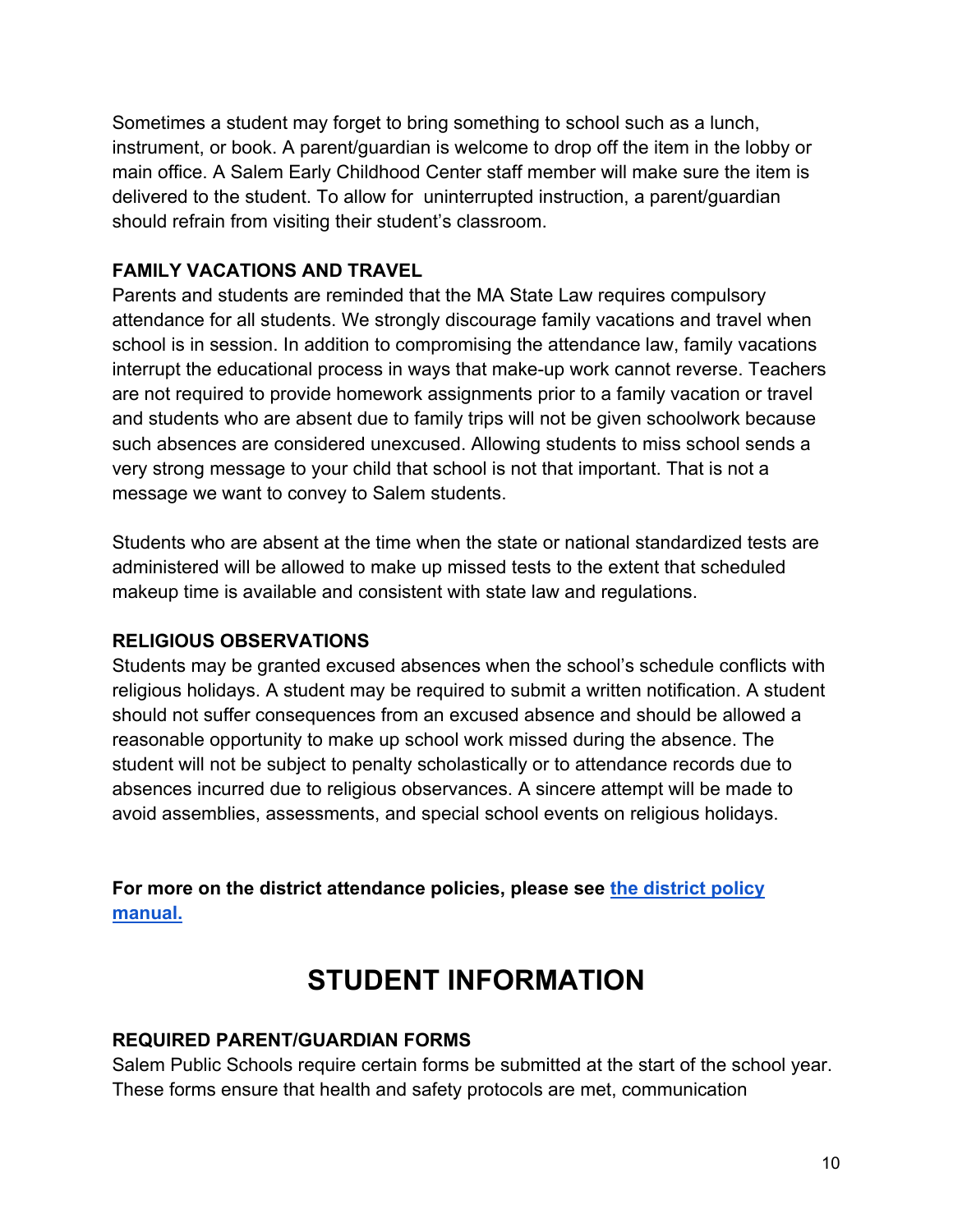information is conveyed, and student technology rules are understood. These forms are required and will minimally include:

- Back to school contacts and acknowledgement form
- Technology acceptable use policies
- Medical permission to treat form
- Health History forms
- Field trip permission slip

Additional forms may be requested as needed. **Forms will be distributed and filled out through ParentSquare.** We are happy to provide printed forms if needed. If you need a printed version of the back to school forms, please contact the main office at 978 740-1181.

Back to School required forms must be returned by October 1.

#### **DIRECTORY INFORMATION NOTICE**

Salem Public Schools has designated certain information contained in the education records of its students as directory information for purposes of the Family Educational Rights and Privacy Act (FERPA) and the Student Record Regulations at 603 CMR 23.00 et seq.

The following information regarding students is considered directory information: (1) name, (2) address, (3) telephone number, (4) date and place of birth, (5) major field of study, (6) athletic teams, (8) dates of attendance, (9) degrees, honors and awards received, (10) post high school plans of the student.

Directory information may be disclosed for any purpose at the discretion of the school system, without the consent of a parent of a student or an eligible student. Parents/guardians of students and eligible students have the right, however, to refuse to permit the designation of any or all of the above information as directory information; such refusal must be in writing and made annually. In that case, this information will not be disclosed except with the consent of a parent/guardian or student, or as otherwise allowed by FERPA and 603 CMR 23.00 et seq. You are hereby notified that pursuant to this notification, the school system will provide requested directory information to military recruiters, as required by the Every Student Succeeds Act unless the parent/guardian or eligible student specifically directs otherwise.

#### **STUDENT NAME**

At Salem Early Childhood Center we refer to state guidelines regarding student name change requests.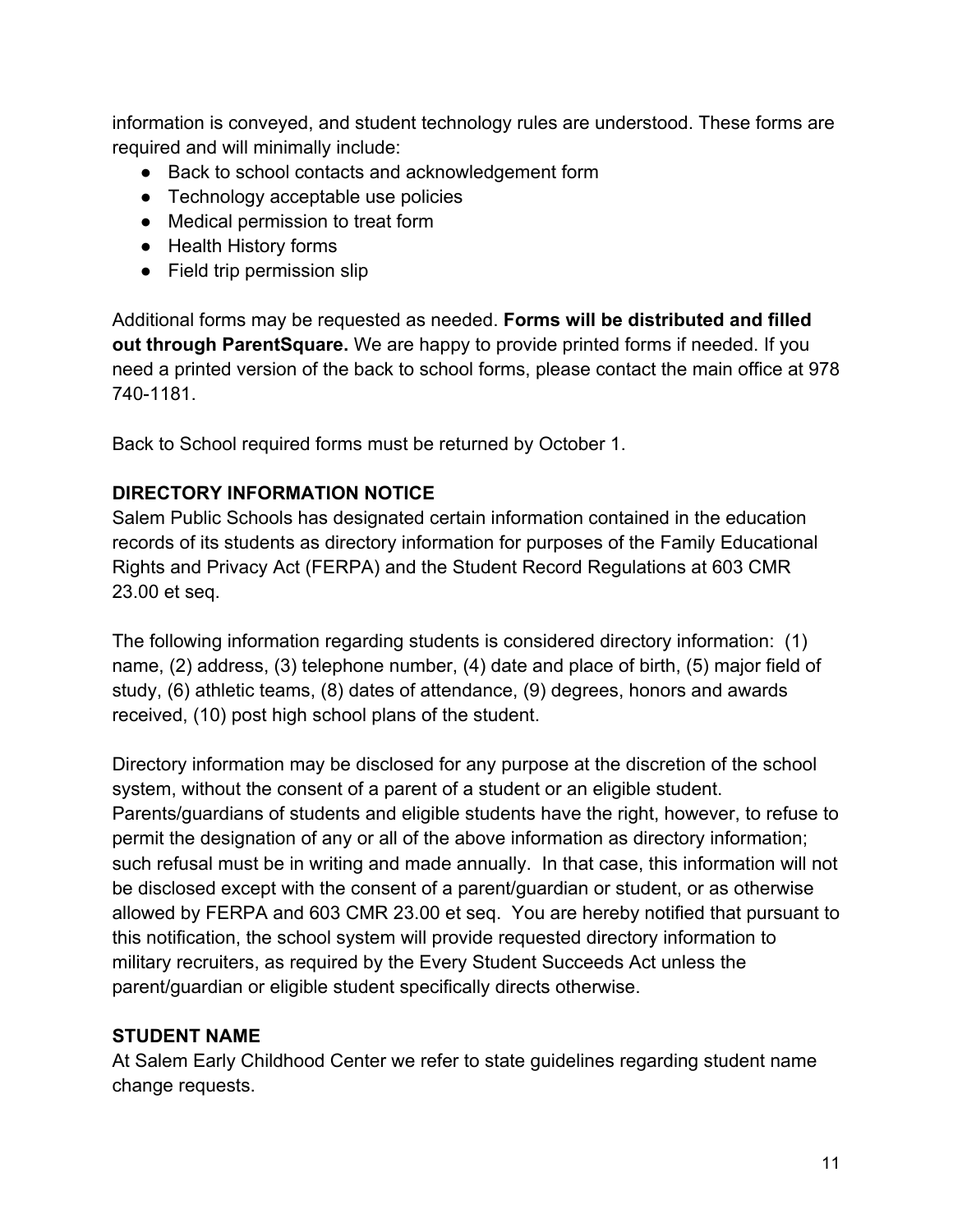Massachusetts' law recognizes common law name changes. It states, "An individual may adopt a name that is different from the name that appears on his or her birth certificate provided the change of name is done for an honest reason, with no fraudulent intent". Nothing more formal than usage is required. Hence, when requested, schools should accurately record the student's chosen name on all records, whether or not the student, parent, or guardian provides the school with a court order formalizing a name change.

"The Department has a procedure in place to update name changes and gender markers in the Student Information Management System (SIMS) upon request. The document Assigning State Assigned Student Identifiers (SASIDs) to Massachusetts' Public School Students guides schools through changing names and gender markers on school records."

"In sum, school personnel should use the student's chosen name and pronouns appropriate to a student's gender identity, regardless of the student's assigned birth sex. For those students who have been attending a school and undergo gender transition while attending the same school, it is important to develop a plan for initiating use of the chosen name and pronouns consistent with the student's gender identity."

#### **DRESS CODE**

With respect for self-expression, students should wear clothing that is safe and comfortable for school and learning, and that allows for active participation in all school activities. Parents and guardians are responsible for managing their students' clothing choices in accordance with the stated dress code policy.

Our values with respect to the dress code are:

- To support student safety and protection.
- To promote student comfort and well-being in the learning environment.
- To promote student participation in all activities.
- To treat each student with fairness and compassion.

 Enforcement of the dress code will not reinforce or increase marginalization or oppression of any group based on race, gender, ethnicity, religion, sexual orientation, household income, gender identity or cultural observance. The Salem Early Child Care Center is committed to guiding staff in the fair and sensitive enforcement of the dress code with respect to these stated considerations.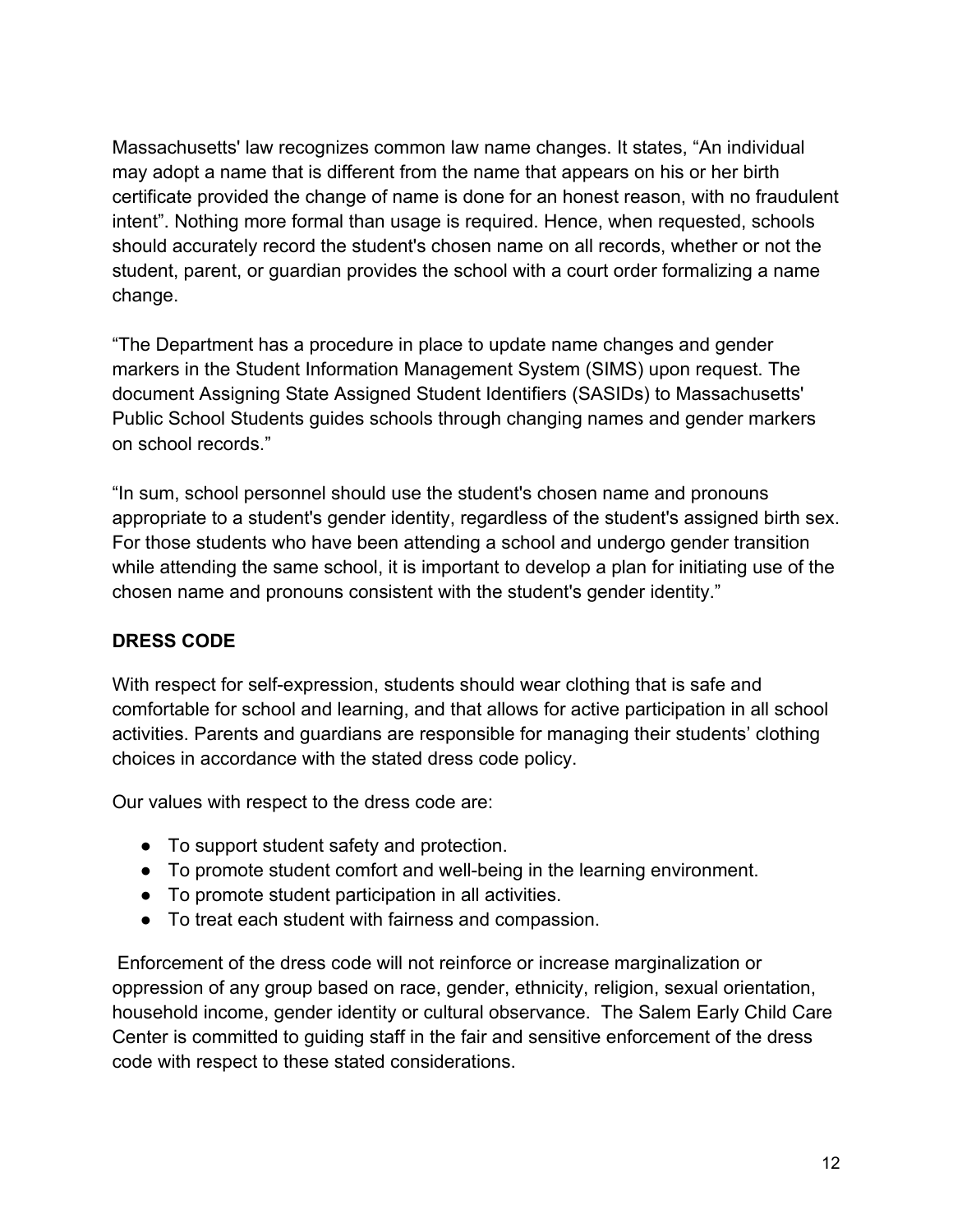- 1. **Basic Principle:** All students must have certain body parts covered at all times.
	- Clothes must be worn in a way such that genitals, buttocks, breasts, stomachs, and nipples are fully covered with opaque fabric. All of the policies to follow reflect this basic principle.

#### **Students Must Wear:**

- A Shirt (with fabric in the front, back, and on the sides under the arms), AND
- Pants/jeans or the equivalent (for example, a skirt, sweatpants, leggings, a dress or shorts), AND
- Shoes (shoes should, whenever possible, be appropriate for the weather and for play; sneakers are the preferred footwear for all school activities, but any shoe should be comfortable and, whenever possible, have nonskid rubber soles).

#### **Students May Wear**

- Religious head coverings
- Fitted pants, including opaque leggings, yoga pants and "skinny jeans"
- Ripped jeans, as long as underwear and buttocks are not exposed.
- Tank tops, including spaghetti straps and halter tops (with straps around the neck)
- Athletic attire
- Visible waistbands on undergarments or visible straps on undergarments worn under other clothing

#### **2. Students Cannot Wear:**

- Sneakers or shoes with wheels on them
- Flip flops or other footwear without backing
- Head coverings that are not religious in nature
- Violent language or images
- Images or language depicting drugs or alcohol (or any illegal item or activity)
- Hate speech, profanity, pornography, or gang-related imagery
- Images or language that creates a hostile or intimidating environment based on any protected class or marginalized group
- Any clothing that reveals visible undergarments (visible waistbands and visible straps are allowed)
- Swimsuits
- Dangling or large hoop earrings (earrings that sit close to the ear are acceptable as they do not present a safety hazard)
- Accessories that could be considered dangerous or could be used as a weapon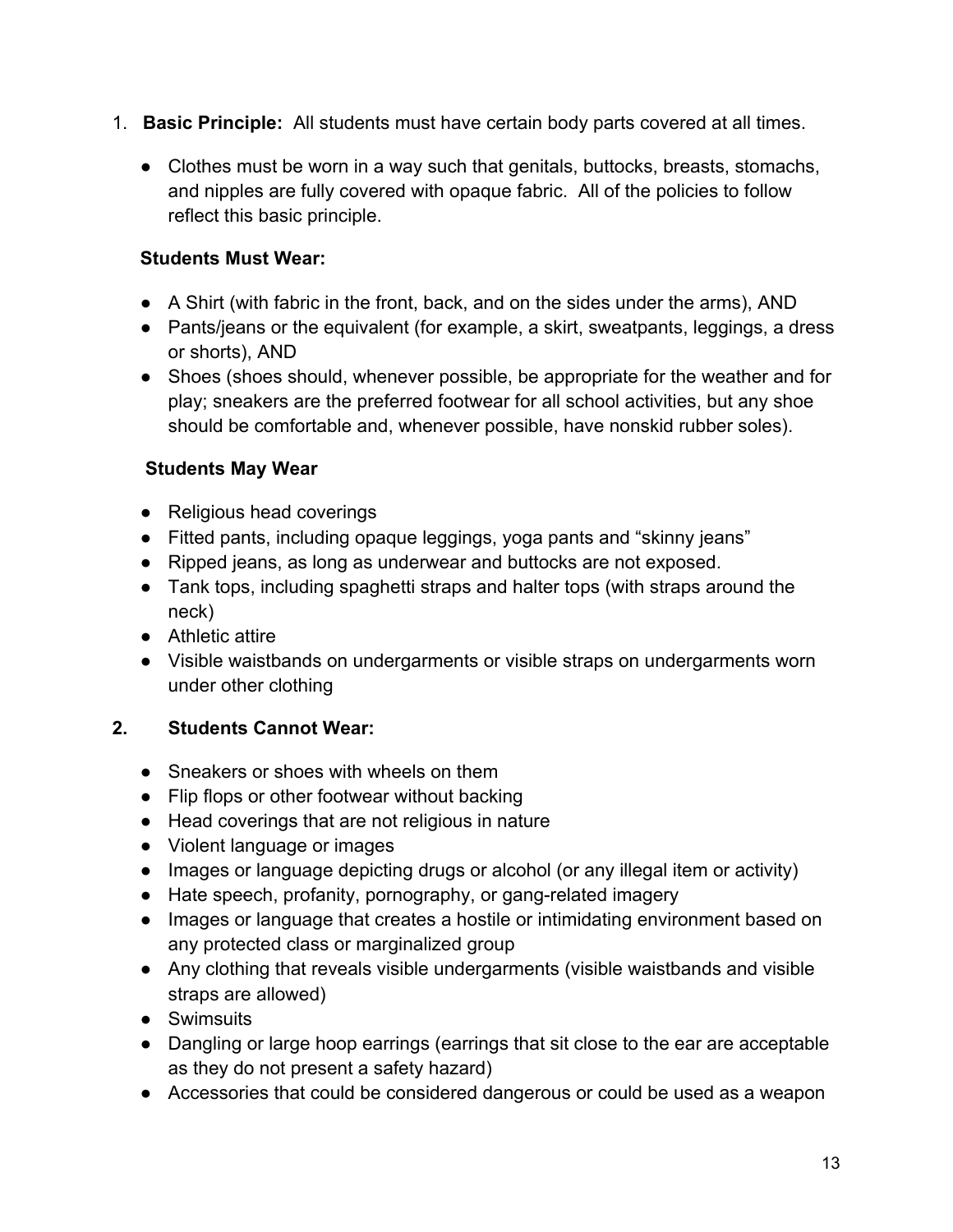- Any item that obscures the face or ears (except as a religious observance)
- Costumes, masks, or pajamas, unless associated with a special school activity

#### **Considerations for Parents and Guardians**

- Children may want to avoid wearing special clothing that cannot be ripped, stained, or lost, as the school day is active and often messy.
- Parents and guardians are strongly encouraged to apply sunscreen to children before school to protect their skin during recess, gym, gardening, and other outside activities.
- Children are encouraged to wear sneakers so that they are not limited in their ability to participate in school activities, including fire drills and gym.
- Children may want to save makeup for special occasions outside of school (makeup may not be brought to school).

The Salem Early Childcare Center is committed to supporting any family or child who cannot meet the above dress requirements. Families or children who need support in following the dress code should contact the principal or nurse for assistance.

For the full district dress code policy. Please see the district handbook here.

### **SAFETY, VISITORS AND VOLUNTEERING**

#### **VISITORS TO THE SCHOOL**

To help ensure the safety of all our students, all outside doors will be locked during the school day. Visitors are required to use the front door that is equipped with a buzzer. All visitors must check in at the main office, present a valid form of government-issued identification, sign in, and wear a visitor's badge at all times while in the building. They must then sign out and return their badge prior to leaving. Visitors will be admitted to the building at the sole discretion of school administrators.

#### **SAFETY DRILLS**

State law requires that we hold supervised drills (evacuation, fire, lockdown, bus evacuation, shelter in place, etc.) each year under the direction of the Salem Fire Department and the Salem Police Department. Procedures for these drills are reviewed with the children throughout the school year.

#### **CORI AND FINGERPRINT-BASED CHECKS**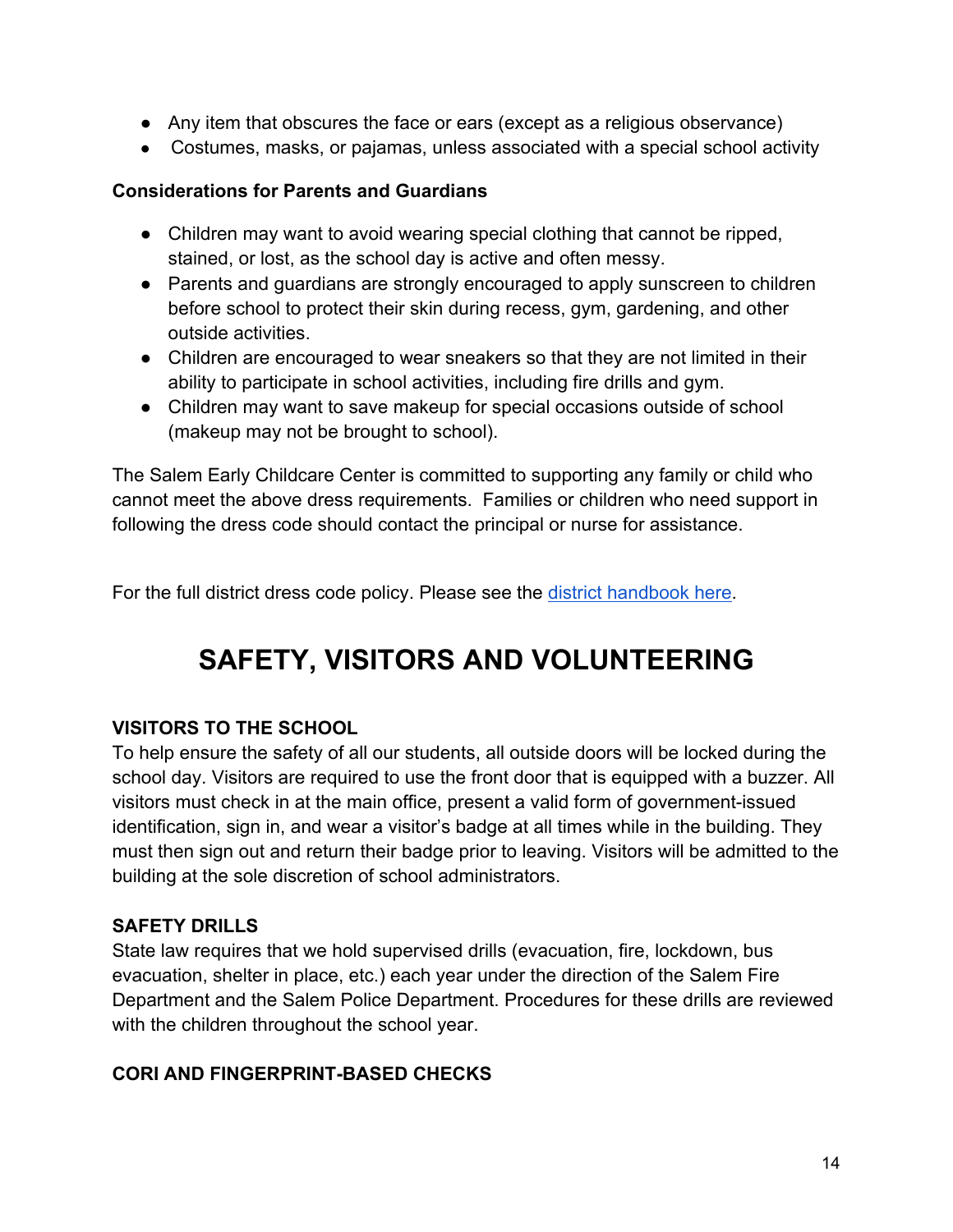All volunteers are required to complete a CORI background check each year. With regard to CORI, you must apply in person to the school office and present photo identification.

Any volunteers who have direct and unmonitored contact with students are required to have a CHRI background. With regard to fingerprint-based checks, you must submit your fingerprints through an independent vendor authorized by the state. The School Administration has sole discretion to determine whether a volunteer satisfied CORI, fingerprinting, and other volunteer requirements.

#### **SCHOOL SITE COUNCIL**

School Councils for individual schools are formed in accordance with the Education Reform Act of 1993. The council members are comprised of the principal, a community representative, parents/guardians, and teachers. Terms are for two years and elections are usually in September of each year.

The council's responsibility is to advise the principal about school matters, review the budget and help to develop the school improvement plan. If any parent/guardian or community member is interested they should contact the building principal.

### **SCHOOL NURSE & HEALTH INFORMATION**

The school nurse is available for parents/guardians and children on a daily basis. All children will be screened during the year for vision and hearing concerns.Starting in the fifth grade, the nurse will check each child for scoliosis. Parents or guardians will be notified if there is a concern requiring follow up with a child's healthcare provider.

To keep school health records current, parents/guardians should inform the school nurse of any changes in their child's health.

If your child is sick, please keep them home.

#### **COVID-19 PROTOCOLS**

#### *In the event Covid 19 Protocols are required, then the following will take effect.*

To keep children as safe as possible from Covid 19 during the school day, all children must be masked while in the classroom and handwashing will be emphasized throughout the day. We kindly request that if your child shows any signs of viral illness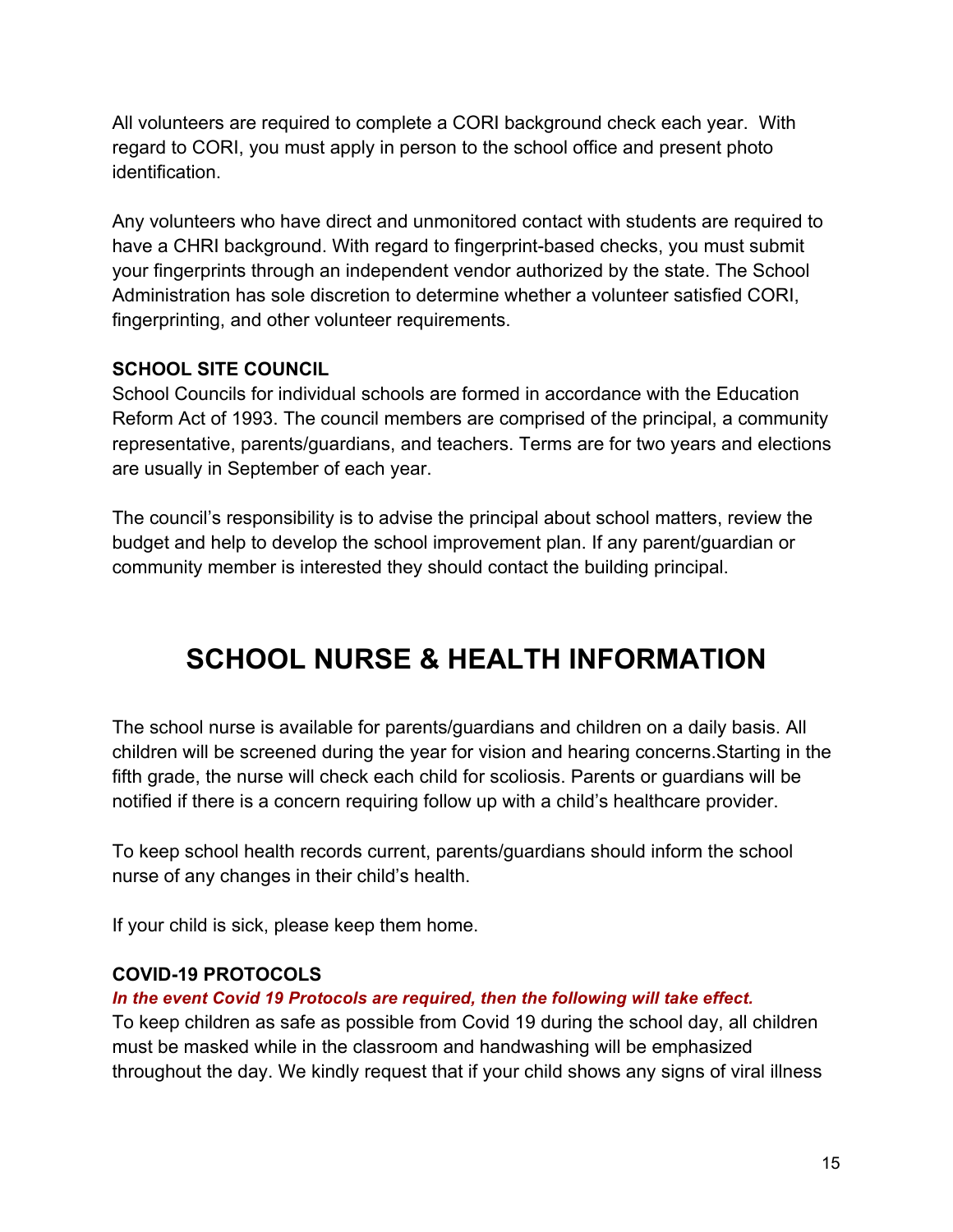(fever, cough, runny nose, vomiting, diarrhea, etc.), that they please be kept home and be tested for Covid 19. Additional Covid-19 protocols can be found here.

#### **ILLNESS AT SCHOOL**

A school nurse is available in every school to address student health needs. Students who are ill or injured should tell their teacher or another adult immediately. In the event of injury or illness at school, the school nurse or their designee will provide first-aid. If follow-up care is needed, or if the child cannot remain in school, parents/guardians will be notified.

The school nurse or administration will determine whether your child should be sent home due to illness. To provide prompt care, the school requires that parents/guardians fill out a 'Permission to Treat' document at the beginning of the school year. As the information must be kept current, parents/guardians should notify the school of any changes in phone numbers or emergency contacts.

#### **IMMUNIZATIONS**

The immunization law, Massachusetts General Laws Chapter 76, Section 15, requires that no child shall be admitted to school except upon presentation of:

- Documentation from a licensed healthcare provider listing immunizations given and/or diseases the child has had.
- Documentation from a licensed healthcare provider stating immunization is contraindicated for health reasons.
- A written statement from the child's parent or caregiver that immunization conflicts with their sincerely-held religious beliefs.

The law requires immunization against diphtheria, tetanus, pertussis, polio, hepatitis B, measles, mumps, rubella, and varicella. All immunizations must be completed before the child is admitted to kindergarten. Unimmunized or partially immunized children whose healthcare providers certify the child is in the process of receiving required immunizations shall be regarded as not in compliance with the law.

In addition, the Massachusetts Department of Public Health requires vaccination against haemophilus influenzae type (HIB) for all preschool students as a condition of school attendance. Additionally, a second dose of measles vaccine and proof of lead screening is also required for kindergarten entry.

#### **MEDICATIONS**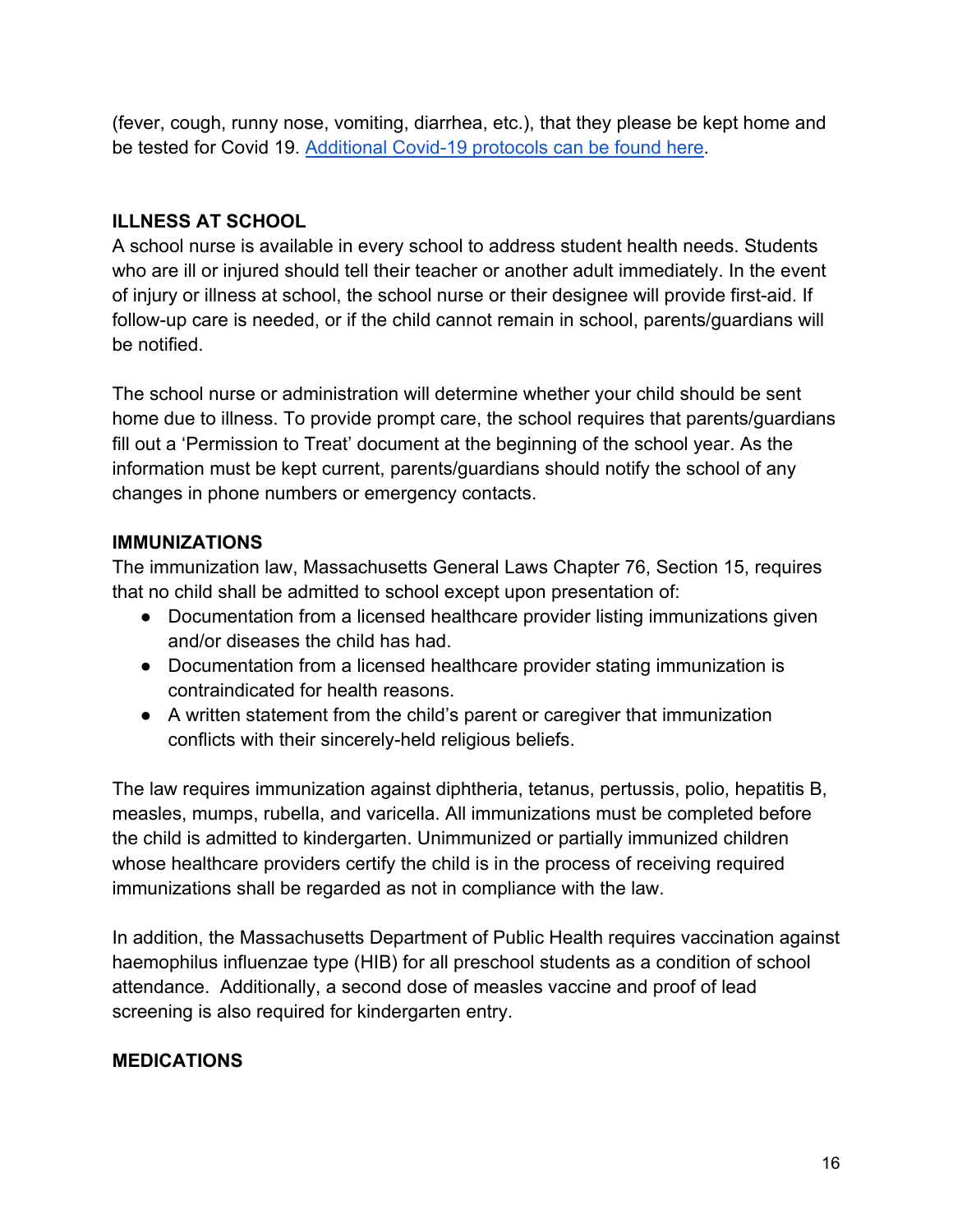Students who need to take prescription medications during the school day must have an order from a licensed healthcare provider detailing the name of the drug, dosage, time of administration, and treatment regimen. The medication must be provided to the school nurse in a pharmacy labeled container. The school must also receive a dated written permission from the parent or guardian requesting the school nurse or their designee administer the medication as prescribed. Non-prescription medications will only be given with appropriate documentation from a licensed medical provider and written parental permission. Only parents/guardians can deliver any medications to and from school.

#### **Pediculosis (Head Lice):**

As recommended by the CDC and the American Academy of Pediatrics, Salem Public Schools have adopted a non-exclusionary policy for pediculosis (head lice).

http://www.cdc.gov/parasites/lice/head/schools.html

Students diagnosed with live head lice do not need to be sent home early from school; they can go home at the end of the day, be treated, and return to class after appropriate treatment has begun.

School nurses will screen any student who exhibits signs/symptoms of head lice. Children who are found to have live lice or nits will not be sent home from school.

Parents/guardians of affected students will be notified before the end of the school day and advised to contact their healthcare provider for treatment options. An informational fact sheet on head lice will be provided to the parent. Classroom/grade wide notification letters will generally not be sent home unless deemed appropriate.

Children will be allowed to return to school after parents/guardians confirm with the school nurse that treatment has begun. Children do not need to be screened by the school nurse prior to returning to school. Parents/guardians may request assistance from the school nurse to check their child's head after treatment.

The presence of nits will not prevent a child from returning to school. Parents/guardians will be instructed to check their child's head on a regular basis to confirm treatment success or failure.

### **STUDENT SUPPORT SERVICES**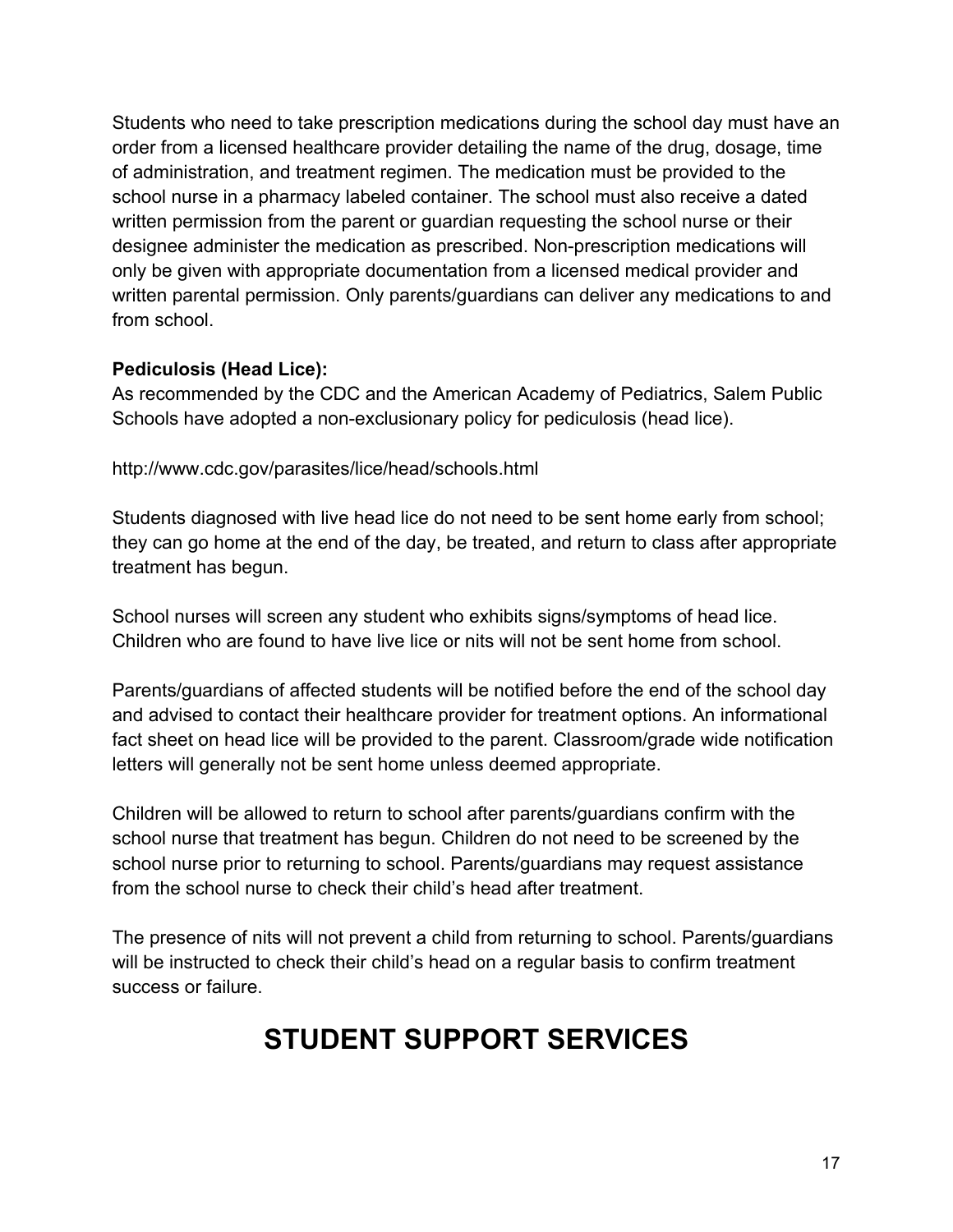#### **Student and Family Support and Counseling**

Salem Public Schools provides a continuum of student and family services in all PreK-12 schools. Utilizing a multi-tiered system of support, SPS seeks to ensure every student has what they need to thrive in school and the community. A team of certified school counselors across the district assist leaders and teaching staff in proactively building learning environments where each student feels a sense of belonging, competence and autonomy*.* School Adjustment Counselors, City Connects Coordinators and College and Career Counselors work as a team to provide comprehensive school counseling programs that incorporate prevention and intervention activities. Counselors respond to the social emotional and mental health needs that arise with students and offer direct individual and group counseling to assist students in developing skills necessary to fully engage in school. College and Career Counselors at the high school level are instrumental in preparing students for post high school graduation, as well as college and career awareness. All counselors in the district leverage a comprehensive range of prevention, intervention, and enrichment services that exist in schools and community. They work with families and community partners to secure resources to address out of school factors that impact learning and thriving.

If you would like more information on the student and family support services offered at Salem Public Schools, please contact Ellen Wingard, Director of Student and Family Support at 781-732-0137 or ewingard@salemk12.org.

### **MEALS AND SNACKS**

#### **BREAKFAST AND LUNCH PROGRAM:**

We are pleased to offer a universal breakfast, lunch, and snack to all students for free regardless of income.

Breakfast is served in the classroom at the start of the day.

Hot and cold lunches are available for all students. Students may also bring lunch from home. The weekly lunch menu is posted on our website. A peanut-free table is designated in the cafeteria for any student with nut allergies.

#### **HEALTHY SNACKS ALTERNATIVES**

When sending a snack in with your child, please make sure it is healthy. Candy, cakes, peanut products, and high-sugar drinks are not permitted. Some examples of healthy snacks include fruit, granola, yogurt, and bottled water.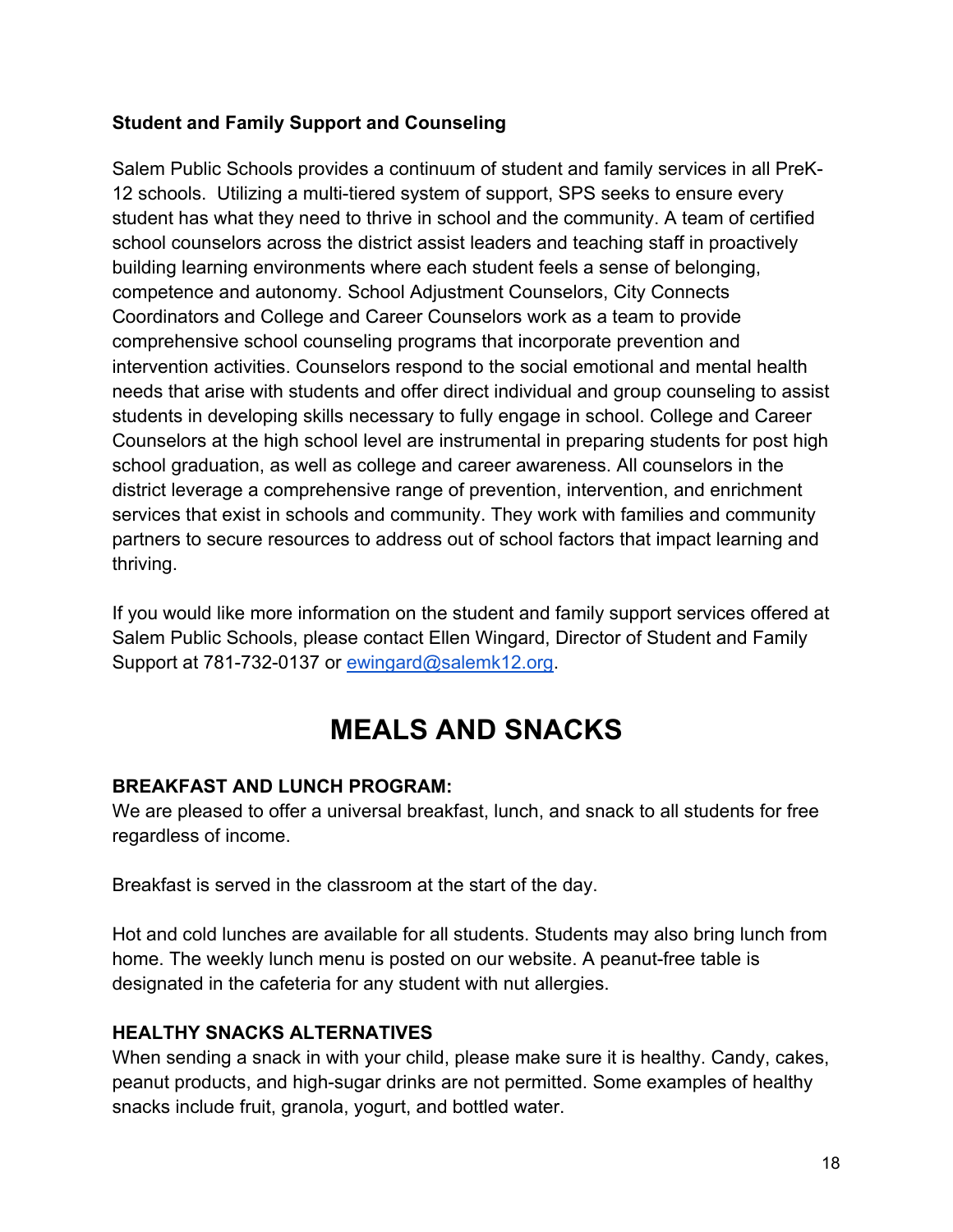For celebrations such as birthdays, please refrain from bringing in cupcakes or birthday cakes. We ask that you find a healthy alternative such as fruit salad or vegetables and dip.

### **STUDENT CONDUCT**

#### **STUDENT CODE OF CONDUCT**

Students in the Salem Public Schools are expected to treat all members of their school and district-wide community with dignity and respect. A school community includes anyone who attends, works in, or interacts within the school. Students, teachers, administrators, school adjustment counselors, paraprofessionals, custodians, secretaries, cafeteria workers, parent/guardian volunteers, and school visitors are all considered members of a school community.

All members of the school community have a responsibility to conduct themselves in a way that demonstrates respect for all individuals, their rights and their property. All members of the school community must also understand and support the standards of conduct of the school and assist in the enforcement of rules and regulations. Students are expected to be safe, responsible, and respectful throughout the school day, at the bus stop, in the cafeteria, on the playground, and in the classroom. This behavior is also expected during all curricular, co-curricular, athletic and special events of the school both on and off campus, including school-sponsored trips and those times when school buses or other school-provided transportation is used.

A student's participation in co-curricular, athletic, or other school or district events is a privilege, not a right or entitlement. Such activities include but are not limited to dances, proms, athletics, theater, and musical events. Failure to meet the Salem Public Schools code of conduct, both while in school and in the community, may result in revocation of such privileges, including the possibility of further penalties according to the Salem Public Schools Discipline Policy.

These rules and regulations may be supplemented by those developed by each individual school and/or classroom teacher. The academic success and safety of students are contingent upon students maintaining appropriate and responsible behavior. The discipline procedures for students with disabilities shall follow applicable state and federal laws.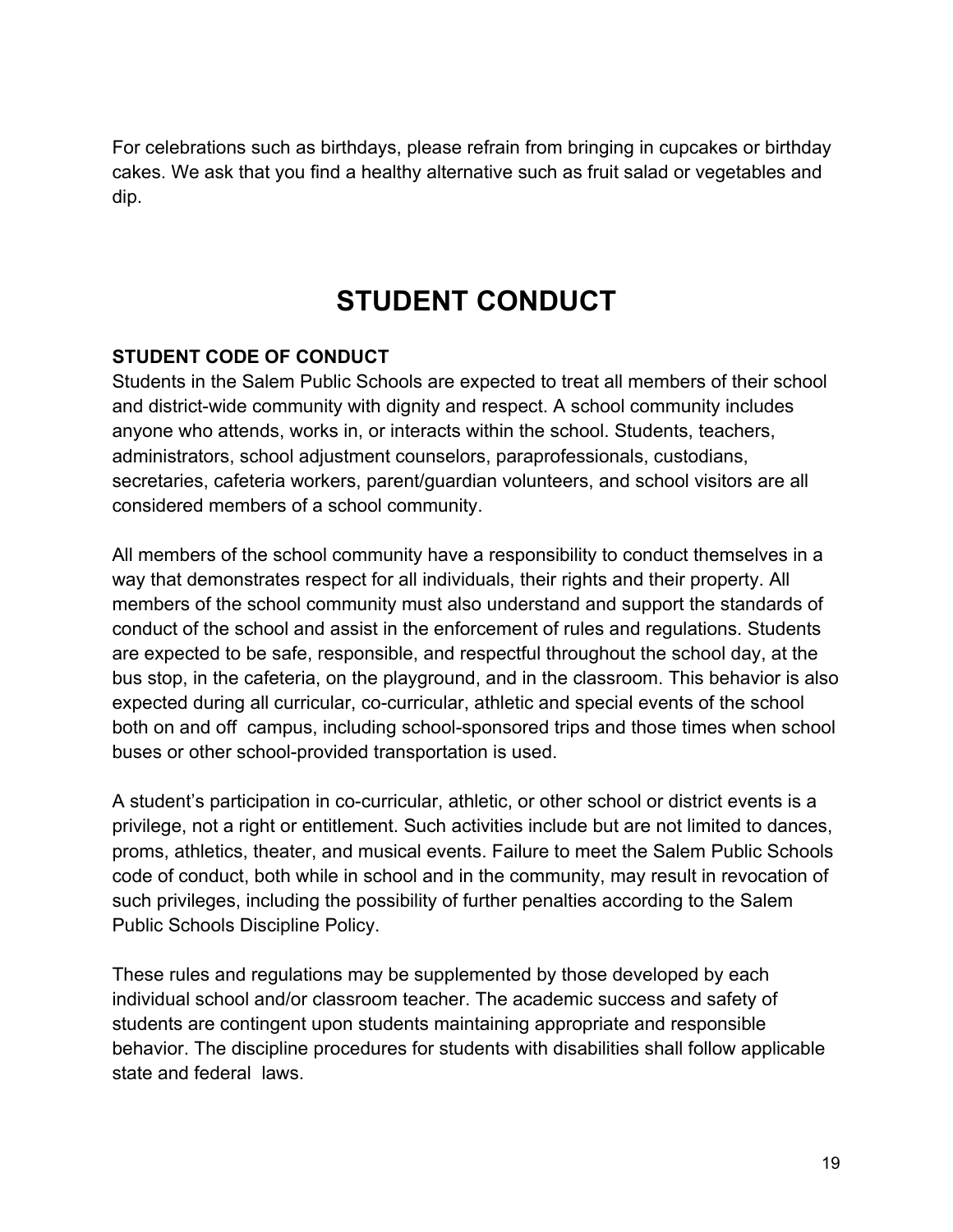Please see the SPS Code of Conduct and Student Discipline in the Policy handbook

#### **HARASSMENT**

Salem Public Schools are committed to maintaining an educational and work environment free from all forms of harassment and violence. Harassment based on race, religion, national origin, sex, disability or sexual orientation is unlawful and prohibited in the Salem Public Schools. According to the Salem School Committee's policy on harassment (See SC Policy 5410), "It shall be a violation of this policy for any individual to inflict, threaten to inflict, or attempt to inflict violence or otherwise interfere with a student's education or an employee's work through conduct or any other form of communications.

"This policy applies to all school employees, students, volunteers, contracted vendors, and other members of the school community. Each member of the school community has a responsibility to ensure that harassment and violence does not occur in the schools or at school-sponsored activities."

#### *Please see the SPS Harassment Policy*

#### **BULLYING INTERVENTION AND PREVENTION**

Salem Public Schools is committed to providing a safe, positive and productive educational environment where students can achieve the highest academic standards. No student shall be subjected to harassment, intimidation, bullying, or cyber-bullying.

Salem Public Schools' policy on Bullying Prevention (See SC Policy 5410.01) defines bullying as "the repeated use by one or more students or school staff member of a written, verbal, or electronic expression, or a physical act or gesture, or any combination thereof, directed at a target that:

- causes physical or emotional harm to the target or damage to the target's property;
- places the target in reasonable fear of harm to him/herself, or of damage to his/her property;
- creates a hostile environment at school for the target;
- infringes on the rights of the target at school; or
- materially and substantially disrupts the education process or the orderly operation of a school."

Please see the SPS Bullying Intervention and Prevention Policy